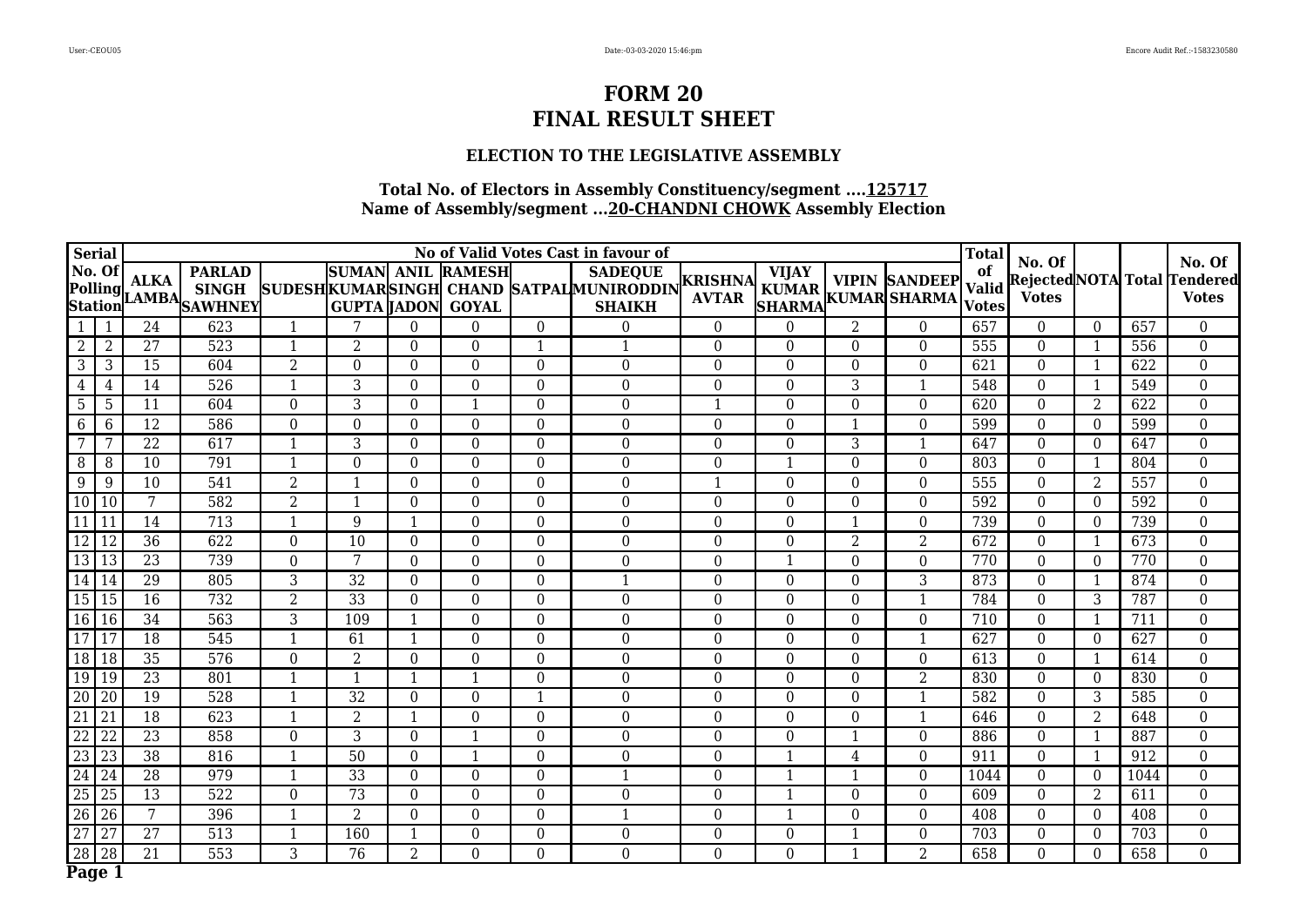### **ELECTION TO THE LEGISLATIVE ASSEMBLY**

|                 | <b>Serial</b>                                                        |                 |                                                |                  |                                  |                  |                               |                  | No of Valid Votes Cast in favour of                                        |                         |                  |                  |                                                                    | <b>Total</b>                       | No. Of           |                          |     | No. Of                                              |
|-----------------|----------------------------------------------------------------------|-----------------|------------------------------------------------|------------------|----------------------------------|------------------|-------------------------------|------------------|----------------------------------------------------------------------------|-------------------------|------------------|------------------|--------------------------------------------------------------------|------------------------------------|------------------|--------------------------|-----|-----------------------------------------------------|
|                 | No. Of<br>$\left \text{Polling}\right _{\text{I}}$<br><b>Station</b> | <b>ALKA</b>     | <b>PARLAD</b><br><b>SINGH</b><br>LAMBA SAWHNEY |                  | SUMAN ANIL<br><b>GUPTA JADON</b> |                  | <b>RAMESH</b><br><b>GOYAL</b> |                  | <b>SADEQUE</b><br>SUDESHKUMARSINGH CHAND SATPALMUNIRODDIN<br><b>SHAIKH</b> | KRISHNA<br><b>AVTAR</b> | <b>VIJAY</b>     |                  | <b>VIPIN SANDEEP</b><br>KUMAR VIPIN SANDEEP<br>SHARMA KUMAR SHARMA | of<br><b>Valid</b><br><b>Votes</b> | <b>Votes</b>     |                          |     | <b>Rejected NOTA</b> Total Tendered<br><b>Votes</b> |
|                 | 29 29                                                                | 15              | 346                                            | $\boldsymbol{0}$ | 200                              | $\boldsymbol{0}$ | $\boldsymbol{0}$              | $\overline{0}$   | $\boldsymbol{0}$                                                           | $\mathbf{0}$            | 0                | $\mathbf{1}$     | $\boldsymbol{0}$                                                   | 562                                | $\Omega$         |                          | 563 | $\overline{0}$                                      |
|                 | $30 30$                                                              | 15              | 500                                            | $\boldsymbol{0}$ | 143                              | $\boldsymbol{0}$ | 1                             | $\overline{0}$   | $\boldsymbol{0}$                                                           | $\boldsymbol{0}$        | $\overline{0}$   | $\mathbf{1}$     | $\boldsymbol{0}$                                                   | 660                                | $\Omega$         | 2                        | 662 | $\overline{0}$                                      |
|                 | $31 \mid 31$                                                         | $\overline{23}$ | 619                                            | $\boldsymbol{0}$ | 18                               | $\boldsymbol{0}$ | $\mathbf{0}$                  | $\boldsymbol{0}$ | $\overline{0}$                                                             | $\mathbf{0}$            | $\boldsymbol{0}$ | 1                | $\mathbf{1}$                                                       | 662                                | $\Omega$         | $\overline{1}$           | 663 | $\boldsymbol{0}$                                    |
| $\overline{32}$ | $\overline{32}$                                                      | $\overline{18}$ | 301                                            | $\overline{1}$   | 7                                | $\boldsymbol{0}$ | $\overline{0}$                | $\boldsymbol{0}$ | $\overline{0}$                                                             | $\mathbf{0}$            | $\mathbf{1}$     | $\mathbf{0}$     | $\mathbf{1}$                                                       | 329                                | $\mathbf{0}$     | 3                        | 332 | $\overline{0}$                                      |
| 33              | $\overline{33}$                                                      | 6               | 576                                            | $\overline{1}$   | $\overline{2}$                   | $\boldsymbol{0}$ | $\mathbf 0$                   | $\boldsymbol{0}$ | $\mathbf{0}$                                                               | $\mathbf{0}$            | $\mathbf{1}$     | $\boldsymbol{0}$ | $\mathbf 0$                                                        | 586                                | $\boldsymbol{0}$ | $\overline{\phantom{0}}$ | 587 | $\boldsymbol{0}$                                    |
| 34              | 34                                                                   | 39              | 350                                            | $\overline{3}$   | 258                              | $\mathbf{1}$     | $\mathbf{0}$                  | $\overline{0}$   | $\Omega$                                                                   | $\boldsymbol{0}$        | $\mathbf 0$      | $\mathbf{1}$     | $\mathbf{1}$                                                       | 653                                | $\boldsymbol{0}$ | $\overline{1}$           | 654 | $\overline{0}$                                      |
| 35              | 35                                                                   | $\overline{19}$ | 192                                            | $\overline{0}$   | 309                              | $\sqrt{6}$       | 1                             | $\overline{2}$   | $\mathbf{0}$                                                               | 3                       | 1                | $\overline{2}$   | $6\phantom{.}6$                                                    | 541                                | $\mathbf{0}$     | 5                        | 546 | $\overline{0}$                                      |
| 36              | $\overline{36}$                                                      | $\overline{31}$ | 135                                            | $\mathbf{1}$     | $\overline{204}$                 | $\boldsymbol{0}$ | $\boldsymbol{0}$              | $\mathbf{1}$     | $\mathbf{0}$                                                               | $\boldsymbol{0}$        | $\overline{2}$   | $\overline{2}$   | $\mathbf{0}$                                                       | 376                                | $\Omega$         | $\overline{4}$           | 380 | $\overline{0}$                                      |
| 37              | $\overline{37}$                                                      | $\overline{29}$ | 102                                            | $\overline{0}$   | 203                              | $\mathbf{1}$     | $\mathbf{0}$                  | $\boldsymbol{0}$ | $\overline{0}$                                                             | $\mathbf{0}$            | $\overline{0}$   | $\mathbf{1}$     | $\mathbf{0}$                                                       | 336                                | $\mathbf{0}$     | $\overline{2}$           | 338 | $\overline{0}$                                      |
|                 | 38 38                                                                | 66              | 175                                            | $\mathbf 0$      | 296                              | $\mathbf{1}$     | $\boldsymbol{0}$              | $\boldsymbol{0}$ | $\mathbf{0}$                                                               | $\boldsymbol{0}$        | $\mathbf{0}$     | $\mathbf{0}$     | $\mathbf 0$                                                        | 538                                | $\mathbf{0}$     | $\Omega$                 | 538 | $\overline{0}$                                      |
| 39              | 39                                                                   | 19              | 127                                            | $\overline{1}$   | 219                              | $\mathbf{1}$     | $\boldsymbol{0}$              | $\boldsymbol{0}$ | $\mathbf{0}$                                                               | $\boldsymbol{0}$        | $\mathbf 0$      | $\boldsymbol{0}$ | $\boldsymbol{0}$                                                   | 367                                | $\mathbf{0}$     | $\overline{2}$           | 369 | $\overline{0}$                                      |
| 40              | 40                                                                   | 15              | 105                                            | $\overline{1}$   | 201                              | $\overline{0}$   | $\boldsymbol{0}$              | $\boldsymbol{0}$ | $\boldsymbol{0}$                                                           | 3                       | 0                | $\boldsymbol{0}$ | $\boldsymbol{0}$                                                   | 325                                | $\boldsymbol{0}$ | $\Omega$                 | 325 | $\boldsymbol{0}$                                    |
|                 | 41 41                                                                | $\overline{52}$ | 141                                            | $\overline{1}$   | 196                              | $\boldsymbol{0}$ | $\boldsymbol{0}$              | $\overline{0}$   | $\Omega$                                                                   | $\boldsymbol{0}$        | $\overline{0}$   | $\mathbf{0}$     | $\boldsymbol{0}$                                                   | 390                                | $\Omega$         | $\Omega$                 | 390 | $\overline{0}$                                      |
| 42              | 42                                                                   | $\overline{29}$ | 285                                            | $\overline{2}$   | 369                              | $\mathbf{3}$     | $\mathbf{0}$                  | $\boldsymbol{0}$ | $\mathbf{1}$                                                               | $\Omega$                | $\overline{2}$   | $\mathbf{3}$     | $\mathbf{1}$                                                       | 695                                | $\mathbf{0}$     | $\overline{2}$           | 697 | $\boldsymbol{0}$                                    |
|                 | $43 \mid 43$                                                         | $\overline{14}$ | 157                                            | $\overline{0}$   | $\overline{226}$                 | $\mathbf{1}$     | $\overline{0}$                | $\boldsymbol{0}$ | $\mathbf{1}$                                                               | $\mathbf{0}$            | $\mathbf{1}$     | $\mathbf{1}$     | $\mathbf{1}$                                                       | 402                                | $\mathbf{0}$     | $\overline{1}$           | 403 | $\overline{0}$                                      |
| 44              | 44                                                                   | $\overline{45}$ | 202                                            | $\mathbf{3}$     | 415                              | $\mathbf{1}$     | 1                             | $\boldsymbol{0}$ | $\overline{0}$                                                             | $\boldsymbol{0}$        | $\mathbf 0$      | $\boldsymbol{0}$ | $\overline{0}$                                                     | 667                                | $\boldsymbol{0}$ | $\overline{4}$           | 671 | $\boldsymbol{0}$                                    |
|                 | 45 45                                                                | $\overline{33}$ | $\overline{201}$                               | $\boldsymbol{0}$ | 238                              | $\overline{2}$   | $\boldsymbol{0}$              | $\overline{0}$   | $\mathbf{1}$                                                               | $\boldsymbol{0}$        | $\mathbf{1}$     | $\mathbf{0}$     | $\boldsymbol{0}$                                                   | 476                                | $\mathbf{0}$     | $\overline{1}$           | 477 | $\overline{0}$                                      |
|                 | 46 46                                                                | $\overline{22}$ | 112                                            | $\overline{1}$   | 155                              | $\boldsymbol{0}$ | $\mathbf{0}$                  | $\boldsymbol{0}$ | $\overline{0}$                                                             | $\boldsymbol{0}$        | $\mathbf 0$      | $\boldsymbol{0}$ | $\boldsymbol{0}$                                                   | 290                                | $\mathbf{0}$     | $\overline{\phantom{0}}$ | 291 | $\overline{0}$                                      |
| 47              | 47                                                                   | 40              | 165                                            | $\overline{0}$   | 180                              | $\boldsymbol{0}$ | $\boldsymbol{0}$              | $\boldsymbol{0}$ | $\mathbf{0}$                                                               | $\boldsymbol{0}$        | $\overline{8}$   | $\mathbf{1}$     | $\boldsymbol{0}$                                                   | 394                                | $\Omega$         | $\overline{2}$           | 396 | $\mathbf 0$                                         |
|                 | $48 \overline{)48}$                                                  | 48              | 239                                            | $\overline{1}$   | 449                              | $\overline{0}$   | $\overline{0}$                | $\mathbf{0}$     | $\Omega$                                                                   | $\Omega$                | $\mathbf{1}$     | $\overline{0}$   | $\mathbf{0}$                                                       | 738                                | $\Omega$         | 5                        | 743 | $\overline{0}$                                      |
|                 | 49 49                                                                | $\overline{42}$ | 206                                            | $\mathbf{1}$     | 157                              | $\boldsymbol{0}$ | $\boldsymbol{0}$              | $\boldsymbol{0}$ | $\mathbf{0}$                                                               | $\boldsymbol{0}$        | $\mathbf 0$      | $\mathbf{1}$     | $\mathbf 0$                                                        | 407                                | $\boldsymbol{0}$ | 4                        | 411 | $\overline{0}$                                      |
|                 | 50 50                                                                | 35              | 164                                            | $\mathbf{1}$     | 212                              | $\boldsymbol{0}$ | $\boldsymbol{0}$              | $\boldsymbol{0}$ | $\mathbf{0}$                                                               | $\mathbf{0}$            | $\mathbf{1}$     | $\boldsymbol{0}$ | $\mathbf{1}$                                                       | 414                                | $\boldsymbol{0}$ | $\overline{\phantom{0}}$ | 415 | $\boldsymbol{0}$                                    |
| 51              | 51                                                                   | $\overline{88}$ | 248                                            | $\boldsymbol{0}$ | 274                              | $\mathbf{1}$     | $\boldsymbol{0}$              | $\boldsymbol{0}$ | $\boldsymbol{0}$                                                           | $\boldsymbol{0}$        | 0                | $\mathbf{1}$     | $\mathbf{1}$                                                       | 613                                | $\boldsymbol{0}$ | $\Omega$                 | 613 | $\boldsymbol{0}$                                    |
|                 | $52\overline{)52}$                                                   | $\overline{25}$ | 145                                            | $\boldsymbol{0}$ | 209                              | $\overline{0}$   | $\boldsymbol{0}$              | $\overline{0}$   | $\Omega$                                                                   | $\boldsymbol{0}$        | $\overline{0}$   | $\overline{0}$   | $\boldsymbol{0}$                                                   | 379                                | $\Omega$         | $\Omega$                 | 379 | $\overline{0}$                                      |
|                 | 53 53                                                                | 25              | 137                                            | $\overline{0}$   | 196                              | $\boldsymbol{0}$ | $\mathbf{0}$                  | $\boldsymbol{0}$ | $\overline{0}$                                                             | $\mathbf{0}$            | $\overline{2}$   | $\mathbf{0}$     | $\mathbf{0}$                                                       | 360                                | $\Omega$         | 4                        | 364 | $\boldsymbol{0}$                                    |
|                 | $54 \overline{)54}$                                                  | $\overline{36}$ | 139                                            | $\overline{1}$   | $\overline{170}$                 | $\boldsymbol{0}$ | $\overline{0}$                | $\boldsymbol{0}$ | $\overline{0}$                                                             | $\mathbf{0}$            | $\overline{0}$   | $\overline{0}$   | $\overline{0}$                                                     | 346                                | $\mathbf{0}$     | 3                        | 349 | $\overline{0}$                                      |
| 55              | $\overline{55}$                                                      | $\overline{21}$ | 162                                            | $\overline{1}$   | 280                              | $\mathbf{1}$     | 1                             | $\boldsymbol{0}$ | $\mathbf{0}$                                                               | $\mathbf{1}$            | $\mathbf{1}$     | $\boldsymbol{0}$ | $\overline{0}$                                                     | 468                                | $\boldsymbol{0}$ | $\overline{\phantom{0}}$ | 469 | $\overline{0}$                                      |
| 56              | 56                                                                   | 31              | 144                                            | $\overline{1}$   | 341                              | $\mathbf{1}$     | $\mathbf{0}$                  | $\overline{0}$   | $\overline{0}$                                                             | $\mathbf{0}$            | $\boldsymbol{0}$ | $\mathbf{0}$     | $\overline{0}$                                                     | 518                                | $\overline{0}$   | $\overline{2}$           | 520 | $\overline{0}$                                      |
|                 | Page 2                                                               |                 |                                                |                  |                                  |                  |                               |                  |                                                                            |                         |                  |                  |                                                                    |                                    |                  |                          |     |                                                     |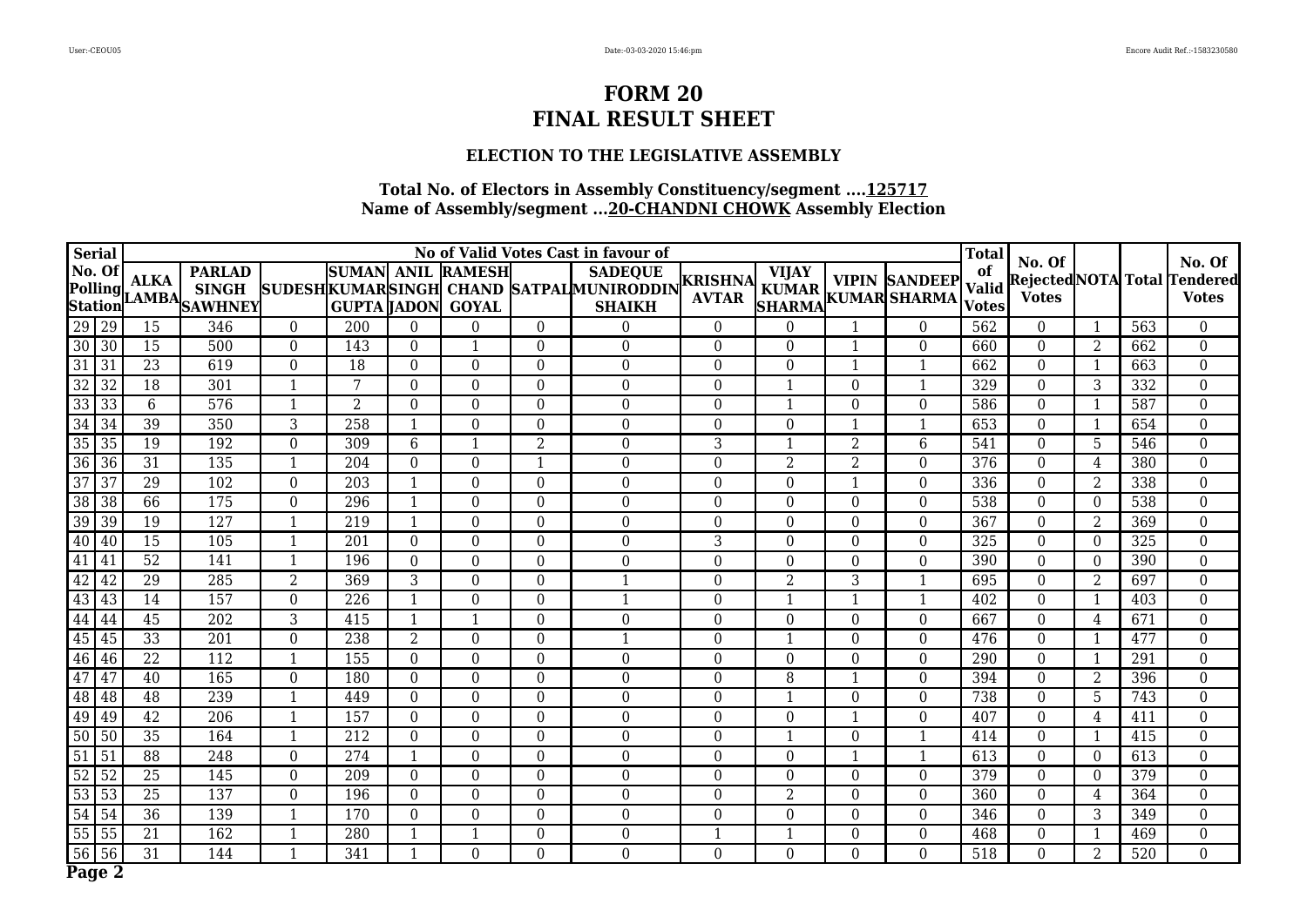### **ELECTION TO THE LEGISLATIVE ASSEMBLY**

|                 | <b>Serial</b>             |                 |                                      |                          |                    |                  |                                          |                  | No of Valid Votes Cast in favour of                                        |                         |                  |                  |                                                                       | <b>Total</b>                 | No. Of           |                          |                  | No. Of                                              |
|-----------------|---------------------------|-----------------|--------------------------------------|--------------------------|--------------------|------------------|------------------------------------------|------------------|----------------------------------------------------------------------------|-------------------------|------------------|------------------|-----------------------------------------------------------------------|------------------------------|------------------|--------------------------|------------------|-----------------------------------------------------|
|                 | No. Of                    | <b>ALKA</b>     | <b>PARLAD</b><br>Polling AMBA SHIVEY |                          | <b>GUPTA JADON</b> |                  | <b>SUMAN ANIL RAMESH</b><br><b>GOYAL</b> |                  | <b>SADEQUE</b><br>SUDESHKUMARSINGH CHAND SATPALMUNIRODDIN<br><b>SHAIKH</b> | KRISHNA<br><b>AVTAR</b> | <b>VIJAY</b>     |                  | <b>VIPIN SANDEEP</b><br>KUMAR   VIPIN SANDEEP<br> SHARMA KUMAR SHARMA | of<br><b>Valid</b><br>Votes' | <b>Votes</b>     |                          |                  | <b>Rejected NOTA</b> Total Tendered<br><b>Votes</b> |
|                 | 57 57                     | 46              | 158                                  | $\mathbf{0}$             | 316                | $\overline{0}$   | $\theta$                                 | $\overline{0}$   |                                                                            | 1                       | $\Omega$         | $\overline{0}$   |                                                                       | 523                          | $\Omega$         | 3                        | 526              | $\overline{0}$                                      |
|                 | $58$ 58                   | 85              | 135                                  | $\overline{3}$           | 284                | $\overline{0}$   | $\mathbf{0}$                             | $\overline{0}$   | $\overline{0}$                                                             | $\mathbf{0}$            | $\overline{0}$   | $\overline{2}$   | $\overline{2}$                                                        | 511                          | $\Omega$         | $\overline{\phantom{0}}$ | 512              | $\overline{0}$                                      |
|                 | 59 59                     | $\overline{68}$ | $\overline{251}$                     | $\overline{43}$          | 306                | $\mathbf{1}$     | $\mathbf 0$                              | $\boldsymbol{0}$ | $\mathbf{0}$                                                               | $\mathbf{1}$            | $\mathbf{0}$     | $\overline{2}$   | $\mathbf 0$                                                           | 672                          | $\boldsymbol{0}$ | 3                        | 675              | $\overline{0}$                                      |
|                 | 60 60                     | $\overline{25}$ | 179                                  | $\overline{5}$           | 117                | $\boldsymbol{0}$ | $\boldsymbol{0}$                         | $\boldsymbol{0}$ | $\mathbf{0}$                                                               | $\boldsymbol{0}$        | $\boldsymbol{0}$ | $\mathbf{1}$     | $\mathbf{1}$                                                          | 328                          | $\boldsymbol{0}$ | $\Omega$                 | 328              | $\overline{0}$                                      |
| $61$ 61         |                           | $\overline{27}$ | 132                                  | 4                        | 134                | $\mathbf{1}$     | $\mathbf{0}$                             | $\boldsymbol{0}$ | $\overline{0}$                                                             | $\Omega$                | $\overline{0}$   | $\mathbf{1}$     | $\mathbf{0}$                                                          | 299                          | $\Omega$         | $\Omega$                 | 299              | $\boldsymbol{0}$                                    |
| 62              | $\overline{62}$           | 19              | 96                                   | $\overline{\phantom{0}}$ | 288                | $\mathbf{1}$     | $\mathbf{0}$                             | $\boldsymbol{0}$ | $\overline{0}$                                                             | $\mathbf{0}$            | $\overline{0}$   | $\mathbf{0}$     | $\boldsymbol{0}$                                                      | 405                          | $\Omega$         | $\overline{\phantom{0}}$ | 406              | $\overline{0}$                                      |
|                 | $63 63$                   | 5               | 29                                   | $\overline{0}$           | 94                 | $\mathbf{1}$     | $\overline{0}$                           | $\overline{0}$   | $\overline{0}$                                                             | $\boldsymbol{0}$        | $\overline{0}$   | $\overline{0}$   | $\overline{0}$                                                        | 129                          | $\boldsymbol{0}$ | $\overline{1}$           | 130              | $\overline{0}$                                      |
| 64              | 64                        | $\overline{25}$ | $\overline{277}$                     | $\overline{1}$           | 249                | $\mathbf{1}$     | $\boldsymbol{0}$                         | $\boldsymbol{0}$ | $\mathbf{1}$                                                               | $\boldsymbol{0}$        | $\boldsymbol{0}$ | $\boldsymbol{0}$ | $\overline{2}$                                                        | 556                          | $\boldsymbol{0}$ | 3                        | 559              | $\boldsymbol{0}$                                    |
|                 | 65 65                     | 10              | 219                                  | $\overline{1}$           | 181                | $\boldsymbol{0}$ | $\boldsymbol{0}$                         | 1                | $\mathbf{0}$                                                               | $\boldsymbol{0}$        | $\overline{0}$   | $\overline{0}$   | $\boldsymbol{0}$                                                      | 412                          | $\Omega$         | 2                        | 414              | $\overline{0}$                                      |
|                 | $66$ 66                   | $\overline{13}$ | $\overline{408}$                     | $\overline{1}$           | $\overline{130}$   | $\mathbf{1}$     | $\overline{2}$                           | $\boldsymbol{0}$ | $\overline{0}$                                                             | $\mathbf{0}$            | $\mathbf 0$      | $\mathbf{0}$     | $\boldsymbol{0}$                                                      | 555                          | $\Omega$         | $\Omega$                 | $\overline{555}$ | $\boldsymbol{0}$                                    |
| 67              | 67                        | 14              | 198                                  | $\boldsymbol{0}$         | $\overline{215}$   | $\overline{2}$   | $\boldsymbol{0}$                         | $\boldsymbol{0}$ | $\mathbf{0}$                                                               | $\boldsymbol{0}$        | $\mathbf 0$      | $\mathbf{0}$     | $\boldsymbol{0}$                                                      | 429                          | $\boldsymbol{0}$ | $\overline{4}$           | 433              | $\overline{0}$                                      |
|                 | 68 68                     | 17              | 119                                  | $\mathbf{0}$             | 186                | $\mathbf 0$      | $\mathbf 0$                              | $\mathbf{0}$     | $\mathbf{0}$                                                               | $\boldsymbol{0}$        | $\mathbf 0$      | $\boldsymbol{0}$ | $\mathbf 0$                                                           | 322                          | $\mathbf{0}$     | $\overline{0}$           | 322              | $\mathbf 0$                                         |
|                 | 69 69                     | 21              | 89                                   | $\boldsymbol{0}$         | 188                | $\mathbf{1}$     | $\mathbf{0}$                             | $\overline{0}$   | $\overline{0}$                                                             | $\mathbf{0}$            | $\mathbf 0$      | $\mathbf{0}$     | $\boldsymbol{0}$                                                      | 299                          | $\mathbf{0}$     | $\overline{2}$           | 301              | $\overline{0}$                                      |
|                 | 70 70                     | $\overline{22}$ | 346                                  | $\mathbf 0$              | 104                | $\mathbf{1}$     | $\overline{0}$                           | $\boldsymbol{0}$ | $\overline{0}$                                                             | $\overline{0}$          | $\mathbf 0$      | $\mathbf{1}$     | $\mathbf 0$                                                           | 474                          | $\mathbf{0}$     | $\Omega$                 | 474              | $\boldsymbol{0}$                                    |
| 71              | 71                        | $\overline{17}$ | 472                                  | $\overline{1}$           | 69                 | $\boldsymbol{0}$ | $\boldsymbol{0}$                         | $\overline{0}$   | $\overline{0}$                                                             | $\boldsymbol{0}$        | $\mathbf 0$      | $\mathbf{0}$     | $\overline{0}$                                                        | 559                          | $\boldsymbol{0}$ | $\overline{\phantom{0}}$ | 560              | $\overline{0}$                                      |
| 72              | $\overline{72}$           | 17              | 84                                   | $\overline{1}$           | 179                | $\overline{0}$   | $\overline{0}$                           | $\mathbf{0}$     | $\overline{0}$                                                             | $\mathbf{0}$            | $\boldsymbol{0}$ | $\mathbf{0}$     | $\overline{0}$                                                        | 281                          | $\mathbf{0}$     | $\overline{1}$           | 282              | $\boldsymbol{0}$                                    |
|                 | $\boxed{73}$ $\boxed{73}$ | 29              | 328                                  | $\boldsymbol{0}$         | $\overline{297}$   | $\boldsymbol{0}$ | $\mathbf{0}$                             | $\overline{0}$   | $\mathbf{1}$                                                               | $\mathbf{1}$            | $\boldsymbol{0}$ | $\mathbf{1}$     | $\boldsymbol{0}$                                                      | 657                          | $\Omega$         | $\overline{\phantom{0}}$ | 658              | $\overline{0}$                                      |
| 74              | $\overline{74}$           | $\overline{27}$ | 369                                  | $\overline{3}$           | $\overline{223}$   | $\overline{0}$   | $\overline{0}$                           | $\mathbf{1}$     | $\overline{2}$                                                             | $\mathbf{0}$            | $\overline{0}$   | $\overline{0}$   | $\mathbf{1}$                                                          | 626                          | $\mathbf{0}$     | $\overline{2}$           | 628              | $\overline{0}$                                      |
| $\overline{75}$ | 75                        | $\overline{20}$ | $\overline{207}$                     | $\overline{1}$           | 79                 | $\boldsymbol{0}$ | $\mathbf{0}$                             | $\boldsymbol{0}$ | $\mathbf{0}$                                                               | $\mathbf{0}$            | $\overline{0}$   | $\mathbf{1}$     | $\mathbf{1}$                                                          | 309                          | $\Omega$         | $\theta$                 | 309              | $\overline{0}$                                      |
| 76              | 76                        | 33              | 496                                  | $\overline{1}$           | 149                | $\overline{0}$   | $\mathbf{1}$                             | $\boldsymbol{0}$ | $\mathbf{1}$                                                               | $\boldsymbol{0}$        | $\mathbf{1}$     | $\mathbf{1}$     | $\overline{4}$                                                        | 687                          | $\mathbf{0}$     | $\overline{1}$           | 688              | $\overline{0}$                                      |
| 77              | $\overline{77}$           | $\overline{50}$ | 589                                  | $\overline{4}$           | 185                | $\boldsymbol{0}$ | 1                                        | $\boldsymbol{0}$ | $\mathbf{0}$                                                               | $\boldsymbol{0}$        | 0                | $\mathbf{1}$     | $\overline{4}$                                                        | 834                          | $\Omega$         | $\Omega$                 | 834              | $\overline{0}$                                      |
| 78              | 78                        | 9               | $\overline{53}$                      | $\boldsymbol{0}$         | 143                | $\boldsymbol{0}$ | $\boldsymbol{0}$                         | $\boldsymbol{0}$ | $\mathbf{0}$                                                               | $\boldsymbol{0}$        | $\mathbf 0$      | $\overline{0}$   | $\boldsymbol{0}$                                                      | $\overline{205}$             | $\Omega$         | $\Omega$                 | 205              | $\overline{0}$                                      |
| 79              | 79                        | $\overline{29}$ | 230                                  | $\mathbf{0}$             | 231                | $\overline{2}$   | $\mathbf{1}$                             | $\boldsymbol{0}$ | $\overline{0}$                                                             | $\mathbf{1}$            | $\Omega$         | $\overline{2}$   | $\overline{2}$                                                        | 498                          | $\Omega$         | 2                        | 500              | $\boldsymbol{0}$                                    |
|                 | 80 80                     | 48              | $\overline{412}$                     | $\overline{12}$          | 286                | 5                | 2                                        | 3                | $\mathbf{0}$                                                               | $\mathbf{1}$            | $\overline{4}$   | 7                | $\mathbf{1}$                                                          | 781                          | $\mathbf{0}$     | 5                        | 786              | $\boldsymbol{0}$                                    |
| 81 81           |                           | 14              | 233                                  | $\mathbf{1}$             | 133                | $\mathbf{1}$     | $\mathbf{0}$                             | $\mathbf{1}$     | $\overline{0}$                                                             | $\mathbf{0}$            | $\mathbf 0$      | $\mathbf{1}$     | $\mathbf{0}$                                                          | 384                          | $\Omega$         | $\theta$                 | 384              | $\boldsymbol{0}$                                    |
|                 | $82$ 82                   | $\overline{15}$ | 119                                  | $\overline{0}$           | 155                | $\mathbf{1}$     | $\overline{0}$                           | $\boldsymbol{0}$ | $\overline{0}$                                                             | $\mathbf{0}$            | $\overline{0}$   | $\boldsymbol{0}$ | $\overline{0}$                                                        | $\overline{290}$             | $\mathbf{0}$     | $\overline{\phantom{0}}$ | 291              | $\overline{0}$                                      |
|                 | $83 83$                   | $\overline{28}$ | 716                                  | $\overline{3}$           | $\overline{125}$   | $\overline{0}$   | $\overline{0}$                           | $\boldsymbol{0}$ | $\mathbf{1}$                                                               | $\mathbf{0}$            | $\mathbf 0$      | $\mathbf{1}$     | $\overline{0}$                                                        | 874                          | $\mathbf{0}$     | $\Omega$                 | 874              | $\overline{0}$                                      |
| 84              | 84                        | $\overline{4}$  | 174                                  | $\overline{1}$           | 179                | $\overline{0}$   | $\overline{0}$                           | $\overline{0}$   | $\overline{0}$                                                             | $\overline{0}$          | $\overline{0}$   | $\mathbf 0$      | $\mathbf{1}$                                                          | 359                          | $\overline{0}$   | $\overline{\phantom{0}}$ | 360              | $\overline{0}$                                      |
|                 | Page 3                    |                 |                                      |                          |                    |                  |                                          |                  |                                                                            |                         |                  |                  |                                                                       |                              |                  |                          |                  |                                                     |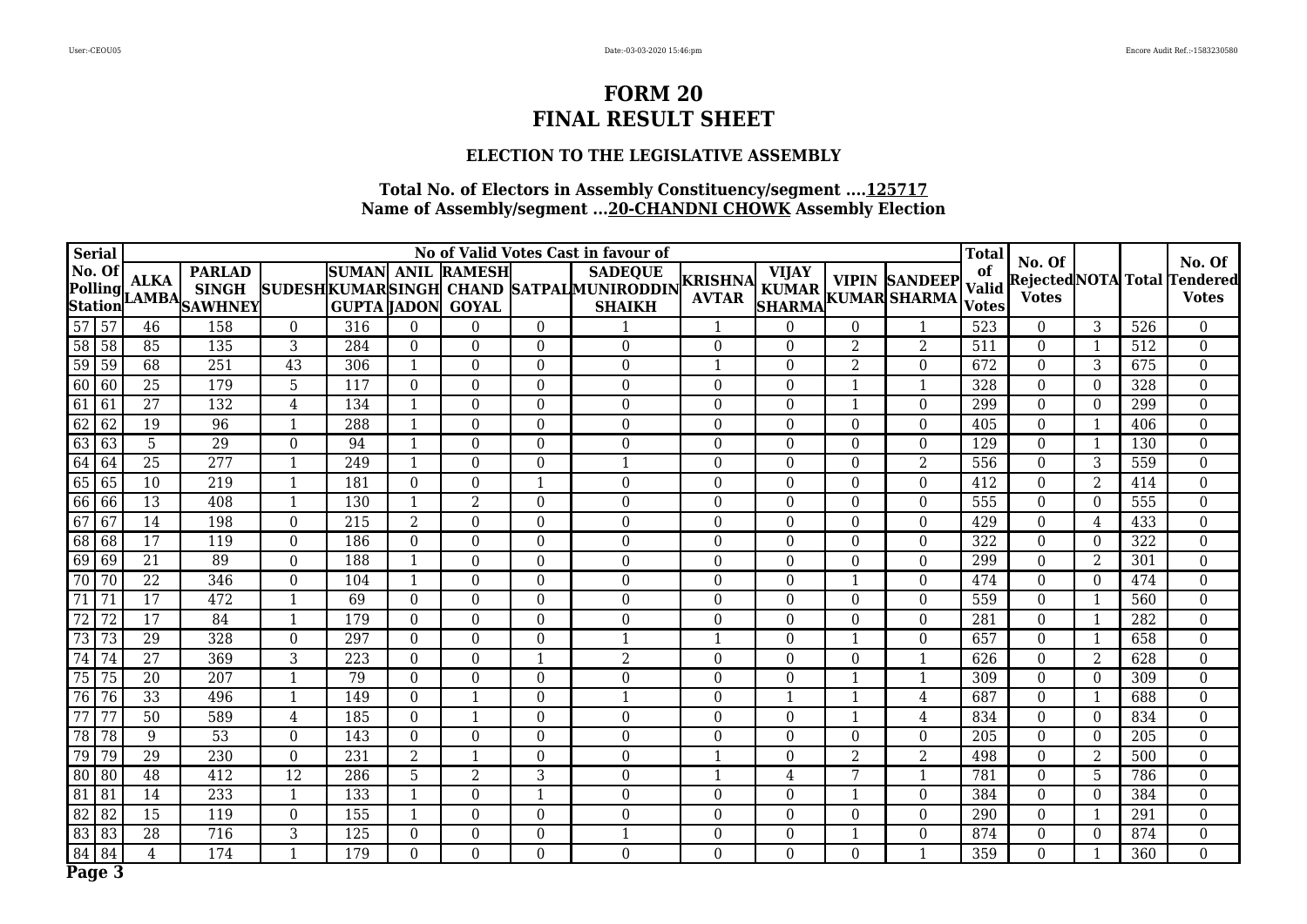### **ELECTION TO THE LEGISLATIVE ASSEMBLY**

|         | <b>Serial</b>             |                 |                                      |                          |                                    |                  |                                    |                  | No of Valid Votes Cast in favour of                                        |                         |                               |                  |                                            | <b>Total</b>                | No. Of           |                |                  | No. Of                                       |
|---------|---------------------------|-----------------|--------------------------------------|--------------------------|------------------------------------|------------------|------------------------------------|------------------|----------------------------------------------------------------------------|-------------------------|-------------------------------|------------------|--------------------------------------------|-----------------------------|------------------|----------------|------------------|----------------------------------------------|
|         | No. Of                    | <b>ALKA</b>     | <b>PARLAD</b><br>Polling AMBA SHIVEY |                          | <b>SUMAN</b><br><b>GUPTA JADON</b> |                  | <b>ANIL RAMESH</b><br><b>GOYAL</b> |                  | <b>SADEQUE</b><br>SUDESHKUMARSINGH CHAND SATPALMUNIRODDIN<br><b>SHAIKH</b> | KRISHNA<br><b>AVTAR</b> | <b>VIJAY</b><br><b>SHARMA</b> |                  | <b>VIPIN SANDEEP</b><br>KUMAR KUMAR SHARMA | of<br>Valid<br><b>Votes</b> | <b>Votes</b>     |                |                  | Rejected NOTA Total Tendered<br><b>Votes</b> |
|         | 85 85                     | 16              | 231                                  | $\overline{2}$           | 121                                | $\boldsymbol{0}$ | $\boldsymbol{0}$                   | $\mathbf{1}$     | $\boldsymbol{0}$                                                           | 1                       | $\theta$                      | 1                | $\overline{0}$                             | 373                         | $\theta$         | $\theta$       | 373              | $\overline{0}$                               |
|         | 86 86                     | 21              | 378                                  | $\overline{2}$           | 248                                | $\overline{0}$   | $\overline{0}$                     | $\mathbf{1}$     | $\boldsymbol{0}$                                                           | 1                       | $\Omega$                      | $\overline{2}$   | $\mathbf{1}$                               | 654                         | $\theta$         | -1             | 655              | $\overline{0}$                               |
|         | 87 87                     | 23              | 206                                  | 3                        | 166                                | $\overline{2}$   | $\mathbf{1}$                       | $\mathbf{0}$     | $\mathbf{0}$                                                               | $\overline{0}$          | 1                             | $\overline{2}$   | $\mathbf{1}$                               | 405                         | $\theta$         | 4              | 409              | $\mathbf{0}$                                 |
|         | 88 88                     | $\overline{97}$ | 336                                  | $\overline{3}$           | 163                                | $\boldsymbol{0}$ | $\mathbf{1}$                       | $\mathbf{1}$     | $\boldsymbol{0}$                                                           | $\mathbf{0}$            | $\boldsymbol{0}$              | $\mathbf{1}$     | $\mathbf{0}$                               | 602                         | $\mathbf{0}$     | $\overline{2}$ | 604              | $\overline{0}$                               |
|         | 89 89                     | $\overline{22}$ | 185                                  | $\overline{3}$           | 154                                | $\overline{2}$   | $\mathbf{0}$                       | $\boldsymbol{0}$ | $\overline{2}$                                                             | $\mathbf 0$             | $\overline{4}$                | $\mathbf 0$      | $\overline{2}$                             | 374                         | $\mathbf{0}$     | 7              | 381              | $\boldsymbol{0}$                             |
| 90      | $\sqrt{90}$               | $\overline{27}$ | 259                                  | $\boldsymbol{0}$         | 377                                | $\overline{0}$   | 1                                  | $\mathbf{0}$     | $\boldsymbol{0}$                                                           | $\mathbf{1}$            | 1                             | $\mathbf{1}$     | $\overline{2}$                             | 669                         | $\bf{0}$         | 5              | 674              | $\overline{0}$                               |
| $91$ 91 |                           | $\overline{11}$ | 309                                  | $\overline{1}$           | 168                                | $\boldsymbol{0}$ | $\boldsymbol{0}$                   | $\boldsymbol{0}$ | $\boldsymbol{0}$                                                           | $\overline{0}$          | 0                             | $\boldsymbol{0}$ | $\overline{2}$                             | 491                         | $\theta$         | 3              | 494              | $\boldsymbol{0}$                             |
|         | 92 92                     | $\overline{56}$ | $\overline{515}$                     | $\overline{2}$           | 236                                | 8                | $\boldsymbol{0}$                   | $\boldsymbol{0}$ | $\boldsymbol{0}$                                                           | $\mathbf{1}$            | $\boldsymbol{0}$              | $\mathbf{1}$     | $\overline{2}$                             | 821                         | $\bf{0}$         | $\theta$       | 821              | $\mathbf{0}$                                 |
|         | 93 93                     | 61              | 238                                  | $\overline{1}$           | 171                                | $\overline{0}$   | $\boldsymbol{0}$                   | $\mathbf{0}$     | $\mathbf{0}$                                                               | $\overline{0}$          | 1                             | $\mathbf{0}$     | $\overline{0}$                             | 472                         | $\overline{0}$   | 2              | 474              | $\overline{0}$                               |
| 94      | $\sqrt{94}$               | $\overline{33}$ | 619                                  | $\boldsymbol{0}$         | 131                                | $\mathbf 0$      | $\mathbf{1}$                       | $\mathbf{0}$     | $\mathbf{0}$                                                               | $\mathbf{0}$            | 0                             | $\boldsymbol{0}$ | $\mathbf 0$                                | 784                         | $\mathbf{0}$     |                | 785              | $\boldsymbol{0}$                             |
| 95      | $\sqrt{95}$               | 46              | 513                                  | $\boldsymbol{0}$         | 100                                | $\boldsymbol{0}$ | $\boldsymbol{0}$                   | $\boldsymbol{0}$ | $\mathbf{0}$                                                               | $\boldsymbol{0}$        | $\boldsymbol{0}$              | $\boldsymbol{0}$ | $\boldsymbol{0}$                           | 659                         | $\boldsymbol{0}$ | $\overline{1}$ | 660              | $\boldsymbol{0}$                             |
| 96      | 96                        | $\overline{20}$ | 386                                  | $\overline{2}$           | 238                                | $\boldsymbol{0}$ | $\boldsymbol{0}$                   | $\boldsymbol{0}$ | $\boldsymbol{0}$                                                           | $\mathbf{1}$            | 0                             | $\boldsymbol{0}$ | $\overline{2}$                             | 649                         | $\bf{0}$         |                | 650              | $\boldsymbol{0}$                             |
| 97      | $\sqrt{97}$               | 19              | 490                                  | $\overline{1}$           | 119                                | $\overline{5}$   | $\boldsymbol{0}$                   | $\mathbf{1}$     | $\boldsymbol{0}$                                                           | $\Omega$                | $\mathbf{0}$                  | $\overline{2}$   | $\overline{2}$                             | 639                         | $\bf{0}$         | 2              | 641              | $\mathbf{0}$                                 |
|         | 98 98                     | 18              | 436                                  | 3                        | 190                                | $\mathbf{1}$     | $\mathbf{1}$                       | $\mathbf{0}$     | $\boldsymbol{0}$                                                           | $\theta$                | 1                             | $\mathbf{0}$     | 4                                          | 654                         | $\Omega$         | 3              | 657              | $\boldsymbol{0}$                             |
|         | $\boxed{99}$ $\boxed{99}$ | $\overline{23}$ | 240                                  | $\overline{2}$           | 49                                 | $\boldsymbol{0}$ | $\boldsymbol{0}$                   | $\mathbf{0}$     | $\boldsymbol{0}$                                                           | $\mathbf{0}$            | $\overline{0}$                | $\boldsymbol{0}$ | $\overline{2}$                             | 316                         | $\theta$         |                | 317              | $\mathbf{0}$                                 |
|         | 100 100                   | 44              | 646                                  | $\overline{4}$           | 220                                | 10               | $\boldsymbol{0}$                   | 1                | $\boldsymbol{0}$                                                           | $\overline{0}$          |                               | -1               | $\overline{2}$                             | 929                         | $\mathbf{0}$     | -1             | 930              | $\boldsymbol{0}$                             |
|         | 101 101                   | 21              | 421                                  | $\overline{2}$           | 151                                | $\overline{3}$   | $\boldsymbol{0}$                   | $\overline{4}$   | $\boldsymbol{0}$                                                           | $\mathbf{1}$            | 1                             | $\boldsymbol{0}$ | $\mathbf{1}$                               | 605                         | $\boldsymbol{0}$ | $\overline{1}$ | 606              | $\overline{0}$                               |
|         | 102 102                   | 25              | 607                                  | 3                        | $\overline{231}$                   | $\mathbf{1}$     | $\boldsymbol{0}$                   | $\mathbf{1}$     | $\boldsymbol{0}$                                                           | $\mathbf{0}$            | $\overline{2}$                | $\overline{2}$   | $\mathbf{0}$                               | 872                         | $\mathbf{0}$     | 3              | 875              | $\mathbf{0}$                                 |
|         | 103 103                   | $\overline{14}$ | 569                                  | $\overline{4}$           | 166                                | $\overline{2}$   | $\boldsymbol{0}$                   | $\overline{6}$   | $\overline{1}$                                                             | $\overline{2}$          | $\mathbf{0}$                  | $\mathbf{1}$     | $\overline{4}$                             | 769                         | $\theta$         | 3              | 772              | $\boldsymbol{0}$                             |
|         | 104 104                   | 29              | 440                                  | $\mathbf{1}$             | $\overline{215}$                   | $\overline{2}$   | $\overline{0}$                     | $\mathbf{0}$     | $\mathbf{0}$                                                               | $\mathbf{1}$            | $\mathbf{0}$                  | $\overline{0}$   | $\mathbf{1}$                               | 689                         | $\mathbf{0}$     | 10             | 699              | $\overline{0}$                               |
|         | 105 105                   | $\overline{26}$ | 424                                  | $\overline{\phantom{0}}$ | 182                                | $\overline{2}$   | 1                                  | $\mathbf{0}$     | $\mathbf{0}$                                                               | $\boldsymbol{0}$        | 0                             | $\mathbf{1}$     | $\mathbf{1}$                               | 638                         | $\boldsymbol{0}$ | $\overline{4}$ | 642              | $\boldsymbol{0}$                             |
|         | 106 106                   | $\overline{28}$ | 551                                  | $\overline{2}$           | 93                                 | $\overline{13}$  | $\boldsymbol{0}$                   | $\boldsymbol{0}$ | $\boldsymbol{0}$                                                           | $\boldsymbol{0}$        | $\boldsymbol{0}$              | 1                | $\boldsymbol{0}$                           | 688                         | $\boldsymbol{0}$ | 3              | 691              | $\boldsymbol{0}$                             |
|         | 107107                    | 31              | 395                                  | $\overline{4}$           | 117                                | $\overline{4}$   | $\mathbf{1}$                       | $\overline{2}$   | $\mathbf{1}$                                                               | $\boldsymbol{0}$        | 1                             | $\overline{2}$   | $\overline{4}$                             | 562                         | $\theta$         | 3              | 565              | $\boldsymbol{0}$                             |
|         | 108 108                   | $\overline{17}$ | 365                                  | 1                        | 89                                 | 3                | 1                                  | $\overline{0}$   | $\boldsymbol{0}$                                                           | $\boldsymbol{0}$        | 0                             | 1                | $\mathbf{1}$                               | 478                         | $\boldsymbol{0}$ | -1             | 479              | $\mathbf{0}$                                 |
|         | 109109                    | 50              | 531                                  | $\overline{1}$           | 184                                | $\boldsymbol{0}$ | $\boldsymbol{0}$                   | $\mathbf{0}$     | $\mathbf{0}$                                                               | $\mathbf{1}$            | $\mathbf{0}$                  | $\mathbf{1}$     | $\overline{2}$                             | 770                         | $\Omega$         | 2              | 772              | $\mathbf{0}$                                 |
|         | 110 110                   | $\overline{57}$ | 383                                  | $\overline{0}$           | 267                                | $\boldsymbol{0}$ | $\overline{0}$                     | $\mathbf{0}$     | $\boldsymbol{0}$                                                           | $\mathbf{0}$            | $\overline{0}$                | $\mathbf{0}$     | $\overline{2}$                             | $\overline{709}$            | $\mathbf{0}$     | $\overline{2}$ | $\overline{711}$ | $\overline{0}$                               |
|         | 111111                    | $\overline{47}$ | 281                                  | $\overline{2}$           | 183                                | $\overline{3}$   | $\boldsymbol{0}$                   | $\boldsymbol{0}$ | $\boldsymbol{0}$                                                           | $\overline{2}$          | $\overline{3}$                | $\mathbf{1}$     | $\overline{2}$                             | 524                         | $\boldsymbol{0}$ | $\overline{2}$ | 526              | $\overline{0}$                               |
|         | 112112                    | $\overline{28}$ | 748                                  | $\overline{1}$           | 63                                 | $\overline{0}$   | $\overline{0}$                     | $\mathbf{0}$     | $\overline{1}$                                                             | $\overline{0}$          | $\boldsymbol{0}$              | $\mathbf{1}$     | $\mathbf{1}$                               | 843                         | $\mathbf{0}$     |                | 844              | $\mathbf{0}$                                 |
|         | Page 4                    |                 |                                      |                          |                                    |                  |                                    |                  |                                                                            |                         |                               |                  |                                            |                             |                  |                |                  |                                              |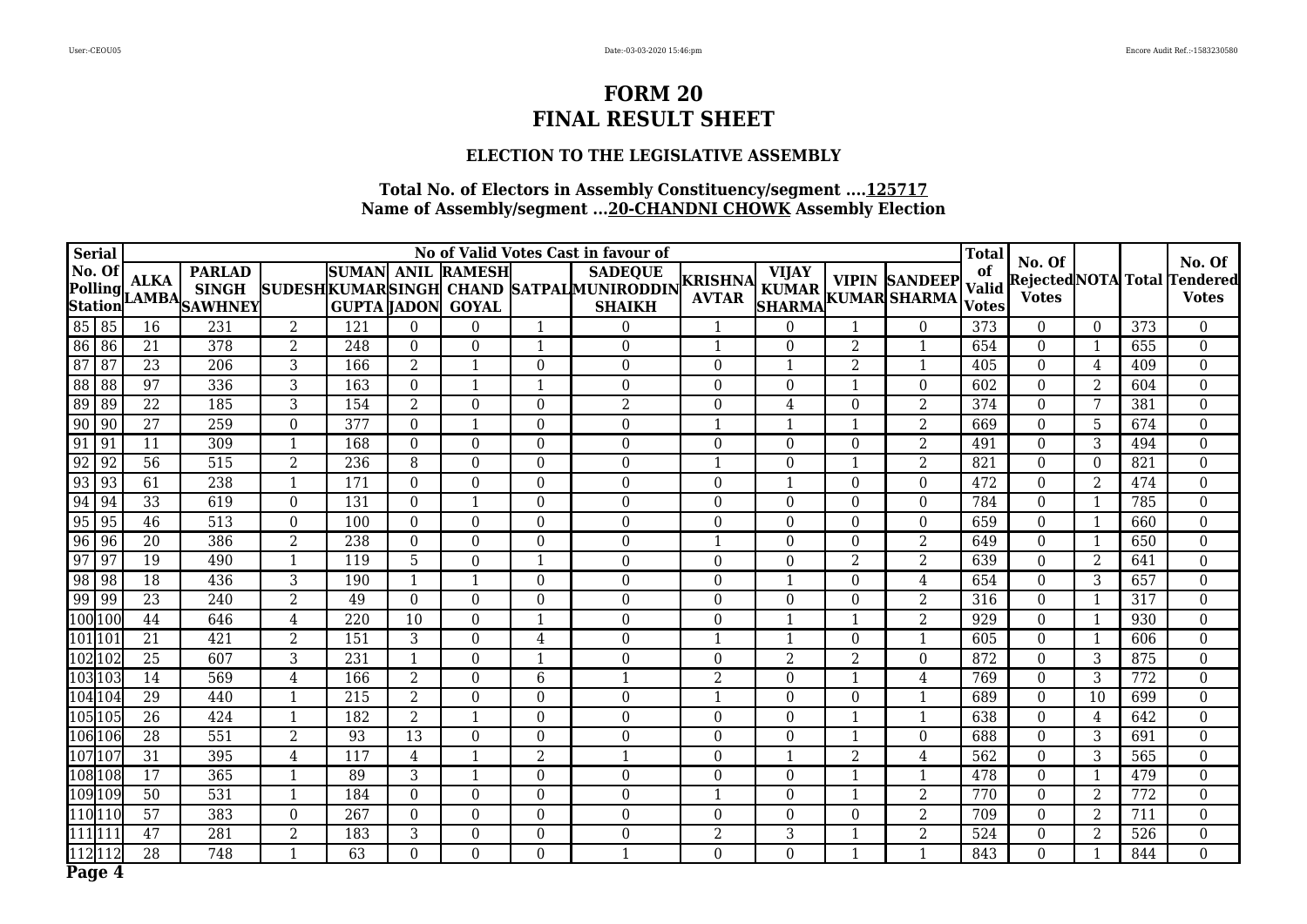### **ELECTION TO THE LEGISLATIVE ASSEMBLY**

| <b>Serial</b>                                    | No of Valid Votes Cast in favour of |                                                                   |                  |                  |                  |                                          |                  |                                                                                      |                  |                |                  |                                                                                |                    |                        |                          |       | No. Of                                              |
|--------------------------------------------------|-------------------------------------|-------------------------------------------------------------------|------------------|------------------|------------------|------------------------------------------|------------------|--------------------------------------------------------------------------------------|------------------|----------------|------------------|--------------------------------------------------------------------------------|--------------------|------------------------|--------------------------|-------|-----------------------------------------------------|
|                                                  |                                     | No. Of ALKA PARLAD<br>Polling ALKA SINGH<br>Station LAMBA SAWHNEY |                  | GUPTA  JADON     |                  | <b>SUMAN ANIL RAMESH</b><br><b>GOYAL</b> |                  | <b>SADEQUE</b><br>SUDESH KUMARSINGH CHAND SATPAL MUNIRODDIN KRISHNA<br><b>SHAIKH</b> |                  | <b>VIJAY</b>   |                  | <b>VIPIN SANDEEP</b><br>KUMAR KUMAR SANDEEP Valid<br>SHARMA KUMAR SHARMA Votes | of<br><b>Valid</b> | No. Of<br><b>Votes</b> |                          |       | <b>Rejected NOTA</b> Total Tendered<br><b>Votes</b> |
| 113 113                                          | 51                                  | 627                                                               | $\overline{3}$   | $\overline{201}$ | $\mathbf{1}$     | $\Omega$                                 | $\Omega$         | $\overline{\mathcal{L}}$                                                             | $\mathbf{1}$     | $\overline{2}$ | $\mathbf{1}$     | 3                                                                              | 892                | $\Omega$               | 5                        | 897   | $\Omega$                                            |
| 114 114                                          | 54                                  | 342                                                               | $\mathbf{1}$     | 183              | 3                |                                          | $\overline{0}$   | $\boldsymbol{0}$                                                                     | $\mathbf{1}$     | $\overline{0}$ | $\boldsymbol{0}$ | $\mathbf{0}$                                                                   | 585                | $\mathbf{0}$           | -1                       | 586   | $\mathbf{0}$                                        |
| 115 115                                          | 24                                  | 175                                                               | $\overline{0}$   | 209              | $\mathbf{1}$     | 0                                        | $\overline{0}$   | $\overline{0}$                                                                       | $\mathbf{0}$     | $\theta$       | $\mathbf{0}$     | $\mathbf{0}$                                                                   | 409                | $\Omega$               | 6                        | 415   | $\overline{0}$                                      |
| 116 116                                          | 50                                  | 360                                                               | $\overline{0}$   | 398              | $\mathbf{1}$     | 0                                        | $\overline{0}$   | $\overline{\mathbf{1}}$                                                              | $\Omega$         | $\Omega$       | $\mathbf 1$      | $\mathbf{0}$                                                                   | 811                | $\Omega$               | 9                        | 820   | $\overline{0}$                                      |
| 117 117                                          | 34                                  | 198                                                               | $\mathbf{1}$     | 169              | $\theta$         | 0                                        | $\boldsymbol{0}$ | 0                                                                                    | $\mathbf{0}$     | $\theta$       | $\boldsymbol{0}$ | $\boldsymbol{0}$                                                               | 402                | $\mathbf{0}$           | 3                        | 405   | $\boldsymbol{0}$                                    |
| 118 118                                          | 34                                  | 379                                                               | $\overline{0}$   | 163              | $\theta$         |                                          | $\overline{0}$   | $\overline{0}$                                                                       | $\mathbf{0}$     | $\overline{2}$ | $\mathbf{1}$     | $\mathbf{0}$                                                                   | 580                | $\mathbf{0}$           | 3                        | 583   | $\overline{0}$                                      |
| 119 119                                          | 25                                  | 230                                                               | $\overline{2}$   | 192              | $\overline{0}$   | 0                                        |                  | $\overline{1}$                                                                       | $\mathbf{0}$     |                | $\boldsymbol{0}$ | $\boldsymbol{0}$                                                               | 452                | $\mathbf{0}$           | 3                        | 455   | $\overline{0}$                                      |
| 120 120                                          | $\overline{42}$                     | 478                                                               | 2                | $\overline{313}$ | $\mathbf{1}$     | $\Omega$                                 | $\overline{0}$   | $\overline{2}$                                                                       | $\mathbf{0}$     |                | $\mathbf{0}$     | $\overline{3}$                                                                 | 842                | $\Omega$               | 4                        | 846   | $\overline{0}$                                      |
| 121 121                                          | 21                                  | 300                                                               | $\overline{2}$   | 239              | $\overline{0}$   | 0                                        | $\overline{0}$   | $\mathbf{1}$                                                                         | $\Omega$         | $\overline{2}$ | $\overline{2}$   | $\mathbf{0}$                                                                   | 567                | $\Omega$               | 3                        | 570   | $\overline{0}$                                      |
| 122 122                                          | $\overline{28}$                     | $\overline{248}$                                                  | $\boldsymbol{0}$ | 232              | $\mathbf{1}$     | 1                                        | $\boldsymbol{0}$ | $\boldsymbol{0}$                                                                     | $\boldsymbol{0}$ | $\theta$       | $\mathbf{1}$     | $\boldsymbol{0}$                                                               | 511                | $\Omega$               | 3                        | 514   | $\overline{0}$                                      |
| 123 123                                          | 34                                  | 200                                                               | $\overline{0}$   | 347              | $\mathbf{1}$     | $\Omega$                                 | -1               | $\overline{0}$                                                                       | $\Omega$         | $\Omega$       | $\overline{0}$   | $\boldsymbol{0}$                                                               | 583                | $\Omega$               | 6                        | 589   | $\overline{0}$                                      |
| 124 124                                          | 23                                  | 280                                                               | $\overline{0}$   | 322              | $\overline{0}$   | 0                                        |                  | $\overline{0}$                                                                       | $\mathbf{0}$     | $\overline{0}$ | $\boldsymbol{0}$ | $\mathbf{0}$                                                                   | 626                | $\overline{0}$         | 5                        | 631   | $\overline{0}$                                      |
| 125 125                                          | 34                                  | 373                                                               | $\overline{2}$   | $\overline{240}$ | 1                | $\Omega$                                 | $\overline{2}$   | $\overline{0}$                                                                       | $\mathbf{0}$     | $\theta$       | $\overline{2}$   | $\Omega$                                                                       | 654                | $\Omega$               | 5                        | 659   | $\overline{0}$                                      |
| 126 126                                          | 38                                  | 346                                                               | $\Omega$         | 97               | $\Omega$         | $\overline{0}$                           | $\Omega$         | $\theta$                                                                             | $\mathbf{1}$     | $\Omega$       | $\Omega$         | 4                                                                              | 486                | $\Omega$               | $\overline{\phantom{0}}$ | 487   | $\overline{0}$                                      |
| 127 127                                          | $\overline{56}$                     | 437                                                               | $\overline{0}$   | 64               | $\mathbf{1}$     | $\overline{0}$                           | $\mathbf{0}$     | $\overline{0}$                                                                       | $\overline{0}$   | $\theta$       | $\mathbf{1}$     | $\mathbf{1}$                                                                   | 560                | $\Omega$               | $\overline{2}$           | 562   | $\overline{0}$                                      |
| 128 128                                          | 50                                  | 544                                                               | 3                | 186              | $\mathbf{1}$     | 2                                        | $\mathbf{1}$     | $\overline{1}$                                                                       | $\Omega$         | $\overline{2}$ | $\overline{2}$   | $\overline{4}$                                                                 | 796                | $\Omega$               | 6                        | 802   | $\overline{0}$                                      |
| 129 129                                          | $\overline{35}$                     | 509                                                               | $7\phantom{.0}$  | $\overline{208}$ | 9                | $\overline{0}$                           | $\overline{0}$   | $\overline{0}$                                                                       | $\mathbf{0}$     | $\mathbf{0}$   | $\boldsymbol{0}$ | $\overline{3}$                                                                 | $\overline{771}$   | $\Omega$               | 4                        | 775   | $\overline{0}$                                      |
| 130 130                                          | 71                                  | 585                                                               | $\overline{2}$   | 113              | 6                | $\Omega$                                 | $\mathbf{1}$     | $\overline{0}$                                                                       | $\mathbf{0}$     | $\overline{2}$ | $\overline{2}$   | $\overline{2}$                                                                 | 784                | $\Omega$               | 4                        | 788   | $\theta$                                            |
| 131 131                                          | $\overline{22}$                     | 469                                                               | $\overline{2}$   | 303              | $\overline{45}$  | $\Omega$                                 | $\overline{0}$   | $\overline{0}$                                                                       | $\Omega$         |                | $\mathbf 1$      | 2                                                                              | 845                | $\Omega$               | 3                        | 848   | $\overline{0}$                                      |
| 132 132                                          | 23                                  | 460                                                               | $\overline{0}$   | 143              | 59               | 0                                        | $\boldsymbol{0}$ | $\mathbf{0}$                                                                         | $\Omega$         | $\theta$       | $\overline{2}$   | $\overline{5}$                                                                 | 692                | $\Omega$               | 5                        | 697   | $\boldsymbol{0}$                                    |
| 133 133                                          | 25                                  | 229                                                               | $\mathbf{1}$     | 79               | 3                | $\Omega$                                 | $\overline{0}$   | $\overline{0}$                                                                       | $\Omega$         | $\Omega$       | $\mathbf{1}$     | $\overline{2}$                                                                 | 340                | $\Omega$               | -1                       | 341   | $\overline{0}$                                      |
| <b>Total</b><br><b>EVM</b><br><b>Votes</b>       | 3876                                | 50845                                                             | 218              | 21260            | 242              | 28                                       | 36               | 27                                                                                   | 29               | 62             | 97               | 118                                                                            | 76838              | $\mathbf{0}$           | 263                      | 77101 | $\mathbf{0}$                                        |
| Total<br>Postal<br><b>Ballot</b><br><b>Votes</b> | 5                                   | 46                                                                | $\boldsymbol{0}$ | 47               | $\boldsymbol{0}$ | $\Omega$                                 | $\boldsymbol{0}$ | $\boldsymbol{0}$                                                                     | $\boldsymbol{0}$ | $\Omega$       | $\boldsymbol{0}$ | $\boldsymbol{0}$                                                               | 98                 | 25                     | $\Omega$                 | 123   | $\boldsymbol{0}$                                    |